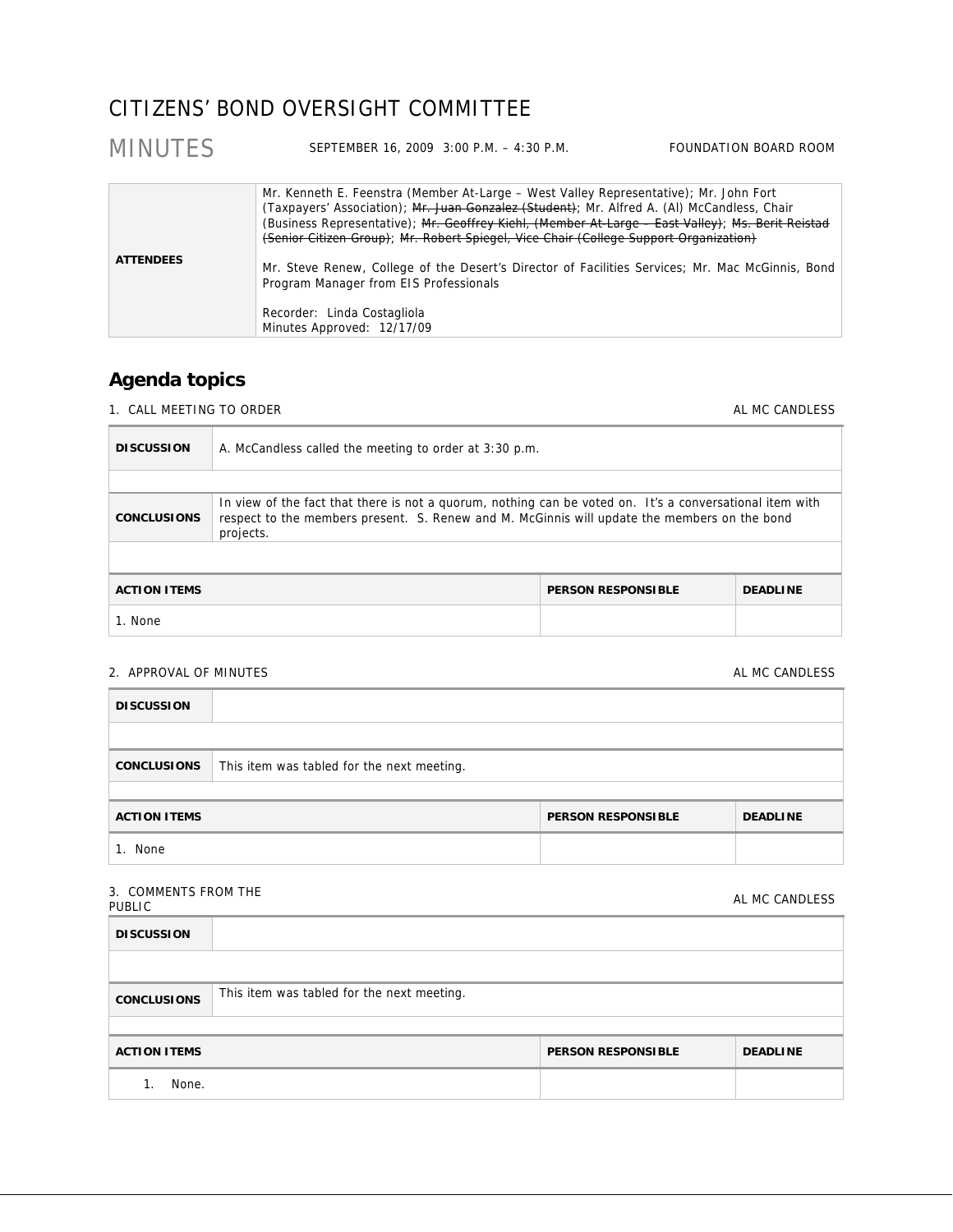### 4. BOND PROJECTS UPDATE & BOND PROJECT FINANCIAL REPORT

| FINANCIAL REPORT  |                                                                                                     |  |  |
|-------------------|-----------------------------------------------------------------------------------------------------|--|--|
|                   | M. McGinnis reviewed the following items from a PowerPoint presentation:                            |  |  |
|                   | 1.<br>Project Status Reports – Current Projects                                                     |  |  |
|                   | <b>Cravens Student Services</b><br>a.                                                               |  |  |
|                   | i. Architect: WWCOT                                                                                 |  |  |
|                   | ii. Construction Manager: C. W. Driver                                                              |  |  |
|                   | iii. Targeted Completion: Spring 2010                                                               |  |  |
|                   | iv. Project Update                                                                                  |  |  |
|                   | 1.<br>First paving lift at parking lot complete                                                     |  |  |
|                   | Coordination meeting of IT, Fire, AV, Telecom, Equipment and<br>2.                                  |  |  |
|                   | <b>Budget</b><br>3.<br>Structural Steel approved by DSA.                                            |  |  |
|                   | 4.<br>Retaining Wall concrete delayed to accommodate first day of                                   |  |  |
|                   | school                                                                                              |  |  |
|                   | 5.<br>Concrete parking lot curbs and gutter work surveyed and marked                                |  |  |
|                   | for replacement                                                                                     |  |  |
|                   | Met with Department VP regarding on-going FF&E and base<br>6.                                       |  |  |
|                   | building issues                                                                                     |  |  |
|                   | Sustainable Feature<br>v.<br>Heating and cooling via central hydronics system<br>1.                 |  |  |
|                   | 2.<br>Water - conserving landscape                                                                  |  |  |
|                   | 3.<br>Architectural environmental<br>control<br>systems<br>built-in<br>via                          |  |  |
|                   | architectural sun shading devices, north facing fenestration                                        |  |  |
|                   | Energy generation via photovoltaic system<br>4.                                                     |  |  |
|                   | Building automation controls to optimize mechanical system<br>5.                                    |  |  |
|                   | operation and energy usage                                                                          |  |  |
|                   | 6.<br>Submitting for LEED Silver<br>Alumni Center<br>b.                                             |  |  |
|                   | i. Architect: Holt                                                                                  |  |  |
|                   | ii. Construction Manager: Bernards                                                                  |  |  |
|                   | iii. Targeted Completion: October 2009                                                              |  |  |
|                   | Project Update<br>iv.                                                                               |  |  |
| <b>DISCUSSION</b> | Damaged curb face and ribbon gutter replaced<br>1.                                                  |  |  |
|                   | Certification of parking area complete<br>2.<br>Paving of parking lot complete<br>3.                |  |  |
|                   | Concrete slab being prep for finish floor material<br>4.                                            |  |  |
|                   | 5.<br>Casework installation continues                                                               |  |  |
|                   | Sustainable Features<br>v.                                                                          |  |  |
|                   | 1.<br>Photovoltaic solar system                                                                     |  |  |
|                   | 2.<br>Low maintenance exterior                                                                      |  |  |
|                   | 3.<br>Water efficient landscape<br>4.                                                               |  |  |
|                   | Heating/Cooling efficient glass<br>5.<br>Electric sun controlled shades                             |  |  |
|                   | Dining Facility Renovation (original building was built in 1963)<br>C.                              |  |  |
|                   | i. Architect: WWCOT                                                                                 |  |  |
|                   | ii.<br><b>Construction Manager: Bernards</b>                                                        |  |  |
|                   | Targeted Completion: Spring 2010<br>iii.                                                            |  |  |
|                   | Project Update<br>iv.                                                                               |  |  |
|                   | Kitchen Equipment contract performed a job walk for correctness<br>1.<br>and placement of equipment |  |  |
|                   | Basement walls and exterior air-way set<br>2.                                                       |  |  |
|                   | 3.<br>Framing of walls continues                                                                    |  |  |
|                   | Installation of mechanical equipment on-going<br>4.                                                 |  |  |
|                   | Site work for hydrant and fire department connection is being<br>5.                                 |  |  |
|                   | coordinated                                                                                         |  |  |
|                   | State-of-the-art dining facility with multiply food stations<br>6.<br>7.<br>Cyber cafe              |  |  |
|                   | Sustainable Features<br>V.                                                                          |  |  |
|                   | Heating/Cooling efficient glass<br>1.                                                               |  |  |
|                   | 2.<br>Upgrade to heating/cooling system                                                             |  |  |
|                   | New energy efficient interior task lighting<br>3.                                                   |  |  |
|                   | New commercial kitchen equipment<br>4.                                                              |  |  |
|                   | New water efficient bathroom fixtures<br>5.<br>Site Infrastructure - Phase II                       |  |  |
|                   | d.<br>i. Architect: TMAD                                                                            |  |  |
|                   |                                                                                                     |  |  |

MAC MC GINNIS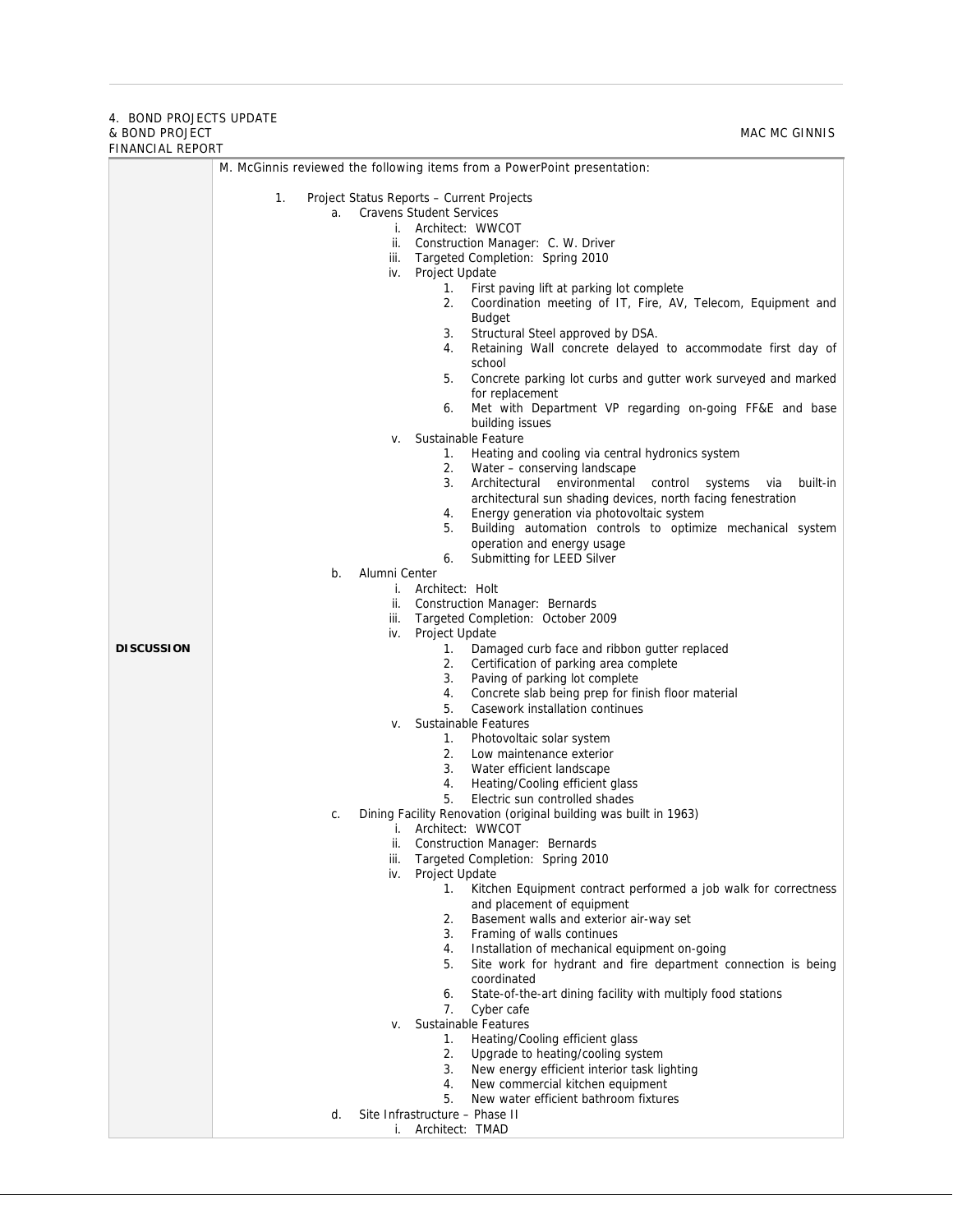| Construction Manager: C. W. Driver<br>ii.                                                                           |
|---------------------------------------------------------------------------------------------------------------------|
| iii.<br>Project Update                                                                                              |
| 1.<br>Gas purge points are complete                                                                                 |
| 2.<br>Coordination of gas line installation being scheduled with other                                              |
| projects on campus                                                                                                  |
| 3.<br>New storm drain near completion at east Alumni Road                                                           |
| Water line break fix and temporary road back open<br>4.<br>Clay line feeding leach field repaired and working<br>5. |
| Will be coming to an end in December<br>6.                                                                          |
| Sustainable Features<br>iv.                                                                                         |
| Providing energy efficient utilities to campus infrastructure<br>1.                                                 |
| Site Infrastructure - Phase III<br>е.                                                                               |
| i. Architect: TMAD                                                                                                  |
| Construction Manager: C. W. Driver<br>ii.                                                                           |
| Targeted Completion: Summer 2010<br>iii.                                                                            |
| Project Update<br>iv.                                                                                               |
| 1.<br>Area 7 is being fenced for start of work                                                                      |
| 2.<br>Asphalt mix design submitted and approved<br>Emergency electrical repairs are being completed<br>3.           |
| Fire lane installation near Child Development Center being<br>4.                                                    |
| installed                                                                                                           |
| v. Sustainable Features                                                                                             |
| Providing energy efficient utilities to campus infrastructure<br>1.                                                 |
| f.<br><b>Business Building Renovation</b>                                                                           |
| i. Architect: Steinberg Architects                                                                                  |
| <b>Construction Manager: Bernards</b><br>ii.                                                                        |
| iii.<br>Targeted Completion: Fall 2009                                                                              |
| Project Update<br>iv.                                                                                               |
| 1.<br>Fire Alarm issue on exterior of building being addressed<br>2.<br>Flooring complete                           |
| 3.<br>Air handler / economizer issues being coordinated                                                             |
| 4.<br>Existing fiber run back to the HILB is able to be used                                                        |
| 5.<br>Painting is complete                                                                                          |
| FF&E Package is being reviewed with the Dean of the department<br>6.                                                |
| Sustainable Features<br>۷.                                                                                          |
| New insulation<br>1.                                                                                                |
| 2.<br>High efficiency glazing                                                                                       |
| 3.<br>New efficient heating/cooling system                                                                          |
| Weight Room/Training Room (for athletic department)<br>g.<br>i. Architect: HMC Architects                           |
| Construction Manager: Bernards<br>ii.                                                                               |
| Project Update<br>iii.                                                                                              |
| 1.<br>All Valley Reprographic has project documents ready for printing                                              |
| 2.<br>Need custom tapping bench                                                                                     |
| Front end documents being finalized<br>3.                                                                           |
| iv. Sustainable Features                                                                                            |
| 1.<br>High quality insulation                                                                                       |
| 2.<br>Energy efficient "Low-E" windows<br>3.<br>Energy Star HVAC system                                             |
|                                                                                                                     |
| 2.<br>Project Status Reports - Projects in Design                                                                   |
| Classroom Building<br>a.                                                                                            |
| i. Architect: Steinberg                                                                                             |
| Estimated Project Occupancy: Spring 2011<br>ii.                                                                     |
| iii.<br>Project Update                                                                                              |
| $1_{\cdot}$<br>Finalized letter to David Hart regarding delays in the Project<br>Schedule                           |
| 2.<br>Received final proposal for Services and Fees from CM Consultant                                              |
| for review                                                                                                          |
| DSA re-submittal schedule for Sept. 24 early date - Sept. 28, late<br>3.                                            |
| date                                                                                                                |
| Sustainable Features<br>iv.                                                                                         |
| Heating and cooling via central hydronics system<br>1.                                                              |
| 2.<br>Water - conserving landscape                                                                                  |
| 3.<br>Architectural environmental control systems via built-ion                                                     |
| architectural sun shading devices, north facing fenestration                                                        |
| Energy generation via photovoltaic system<br>4.<br>Building automation controls to optimize mechanical system<br>5. |
| operation and energy usage                                                                                          |
| Submitted for LEED Silver<br>6.                                                                                     |
|                                                                                                                     |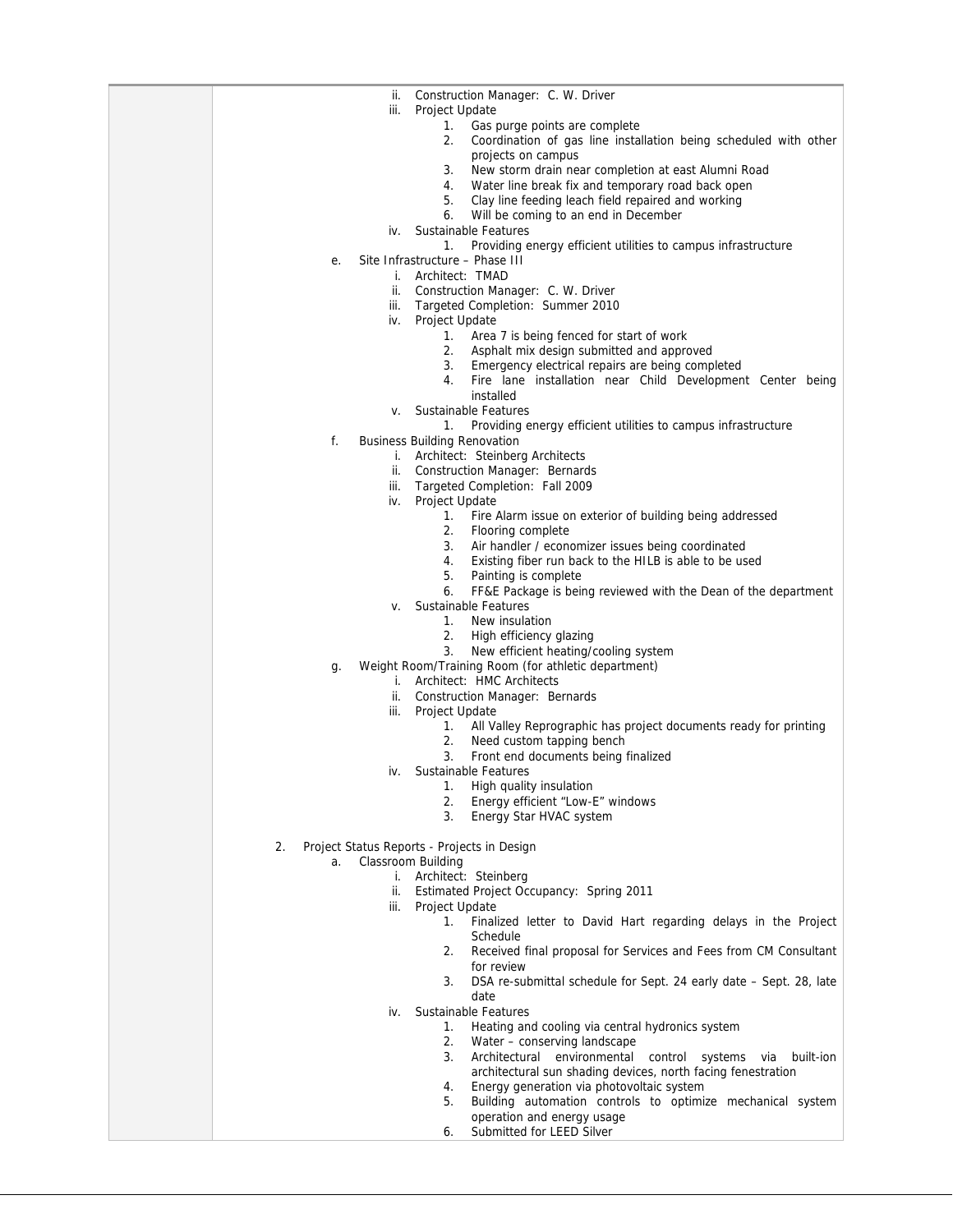|                                                 | b.                                                                               | <b>Communication Building</b>                                                                                                 | i. Architect: TBP Architecture<br>iii. Project Update<br>1.<br>iv. Sustainability Features<br>Will be LEED certified<br>$1_{\cdot}$                                            | ii. Estimated Project Occupancy: Spring 2012<br>Site survey performed as requested by architect<br>2. Project currently in Design Development stage<br>3. LEED Professional on board - Enovity<br>4. Location will be north of the Cravens Student Center |                                                                                                                                                                                                                                                                                                                                                                                                                               |
|-------------------------------------------------|----------------------------------------------------------------------------------|-------------------------------------------------------------------------------------------------------------------------------|--------------------------------------------------------------------------------------------------------------------------------------------------------------------------------|-----------------------------------------------------------------------------------------------------------------------------------------------------------------------------------------------------------------------------------------------------------|-------------------------------------------------------------------------------------------------------------------------------------------------------------------------------------------------------------------------------------------------------------------------------------------------------------------------------------------------------------------------------------------------------------------------------|
|                                                 | C.                                                                               | Nursing Building Renovation<br>iv.                                                                                            | i. Architect: HMC Architects<br>iii. Project Update<br>1.<br>2.<br>3.<br><b>Sustainability Features</b><br>1. Reused of existing building<br>2. Energy efficient glazing<br>4. | ii. Estimated Project Occupancy: Spring 2010<br>Hazardous Material abatement complete<br>Updated front end documents<br>Sent advertisement to District for advertisement<br>3. Energy efficient mechanical systems<br>Reduction in heat islands           |                                                                                                                                                                                                                                                                                                                                                                                                                               |
|                                                 | d.                                                                               |                                                                                                                               | is located in Thousand Palms, California.                                                                                                                                      |                                                                                                                                                                                                                                                           | Thousand Palms Training Center - This project is collaboration between the District,<br>the Riverside County Re-Development Agency, and the Riverside County Fire<br>department. A Burn Tower and confined space training area to serve our Public<br>Safety Academy are being constructed by the Riverside County Fire Department and<br>the Re-Development Agency on a parcel of land purchased by the District. The center |
|                                                 | <b>Financial Report</b>                                                          |                                                                                                                               |                                                                                                                                                                                |                                                                                                                                                                                                                                                           |                                                                                                                                                                                                                                                                                                                                                                                                                               |
|                                                 | 1.<br>a.<br>b.<br>C.<br>d.                                                       | <b>Project Allocations Budget</b><br><b>Completed Projects</b><br><b>Current Projects - Ongoing</b><br><b>Future Projects</b> | i. Total Expended: \$16,235,994<br>i. Expenditures to date: \$93,927,912<br><b>Central Contracted Management</b><br>i. Fees: \$9,495,250                                       | i. Committed Project Budget: \$215,918,864                                                                                                                                                                                                                |                                                                                                                                                                                                                                                                                                                                                                                                                               |
|                                                 | approved by the voters?" M. McGinnis responded: "No, I am not."                  |                                                                                                                               |                                                                                                                                                                                |                                                                                                                                                                                                                                                           | A. McCandless posed the following questions to M. McGinnis; "Are you aware of any Bond funds that have been<br>spent or committed for any project or purpose not covered or included in the language of the bond issue                                                                                                                                                                                                        |
| <b>CONCLUSIONS</b>                              |                                                                                  |                                                                                                                               |                                                                                                                                                                                |                                                                                                                                                                                                                                                           |                                                                                                                                                                                                                                                                                                                                                                                                                               |
| <b>ACTION ITEMS</b>                             |                                                                                  |                                                                                                                               |                                                                                                                                                                                | <b>PERSON RESPONSIBLE</b>                                                                                                                                                                                                                                 | <b>DEADLINE</b>                                                                                                                                                                                                                                                                                                                                                                                                               |
| 1. None.                                        |                                                                                  |                                                                                                                               |                                                                                                                                                                                |                                                                                                                                                                                                                                                           |                                                                                                                                                                                                                                                                                                                                                                                                                               |
| 5. DETAIL OF BOND<br>PROGRAM/CURRENT<br>PROCESS |                                                                                  |                                                                                                                               |                                                                                                                                                                                |                                                                                                                                                                                                                                                           | STEVE RENEW                                                                                                                                                                                                                                                                                                                                                                                                                   |
|                                                 | - Scheduled Ending 2014                                                          |                                                                                                                               |                                                                                                                                                                                | S. Renew reviewed the following items from the presentation on Program Review: Program Started 2004                                                                                                                                                       |                                                                                                                                                                                                                                                                                                                                                                                                                               |
| <b>DISCUSSION</b>                               | Funding:<br><b>Ongoing Bond Proceeds</b><br>Refinancing<br>Redevelopment Funding |                                                                                                                               | \$                                                                                                                                                                             | 346.5m<br>7.5m<br>25.0m                                                                                                                                                                                                                                   |                                                                                                                                                                                                                                                                                                                                                                                                                               |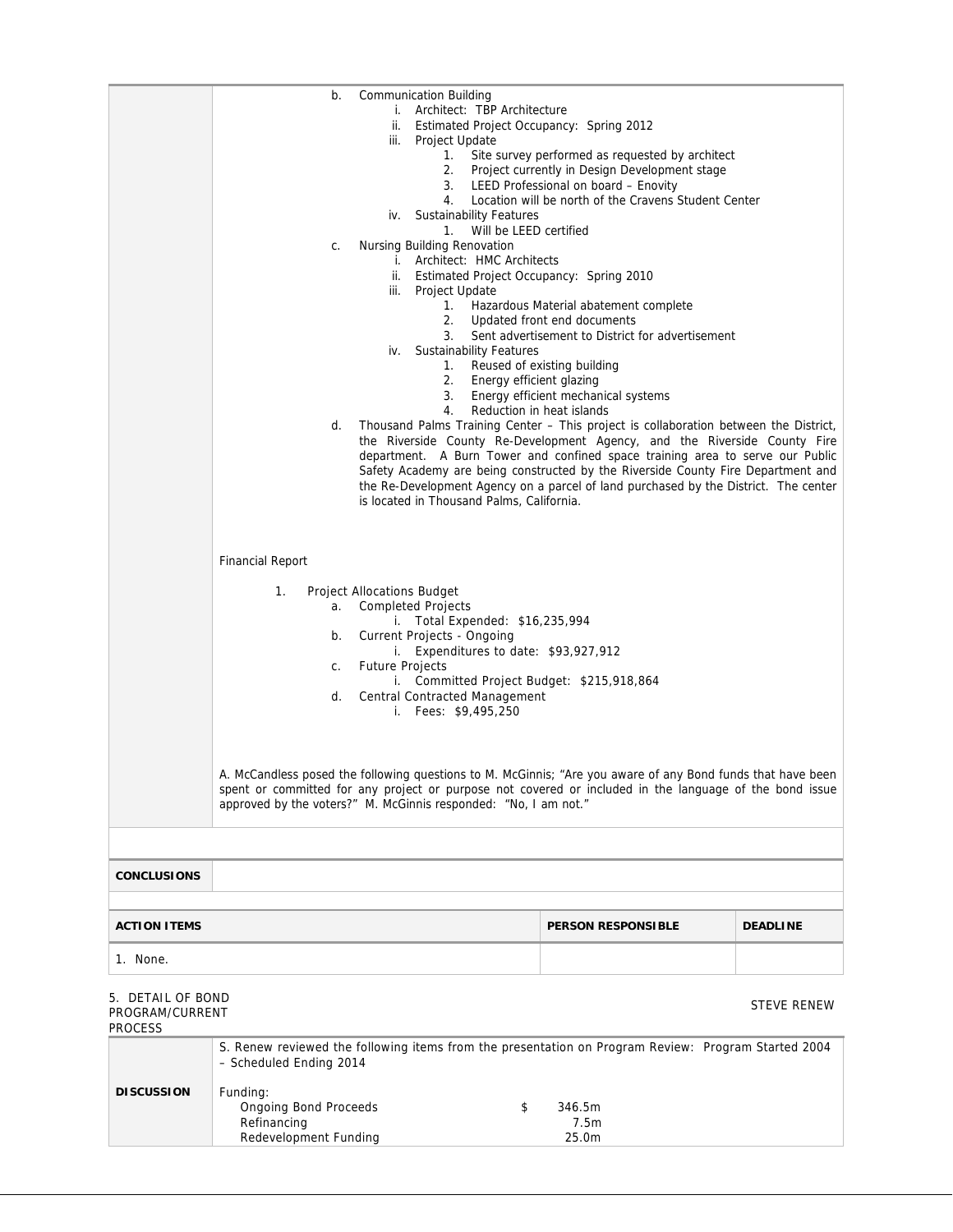|                    | State Funding                                                                    | 45,261,000                                                                                               |
|--------------------|----------------------------------------------------------------------------------|----------------------------------------------------------------------------------------------------------|
|                    | Interest                                                                         | 30.0m                                                                                                    |
|                    | <b>TOTAL</b>                                                                     | \$454,261,000                                                                                            |
|                    |                                                                                  |                                                                                                          |
|                    | Expenditures:                                                                    |                                                                                                          |
|                    | <b>Projects Completed</b>                                                        | \$16,235,994                                                                                             |
|                    | Projects Underway                                                                | 218,361,270                                                                                              |
|                    | Projects Planned                                                                 | 216,418,864*                                                                                             |
|                    | Central Management Fees                                                          | <u>20,848,778</u>                                                                                        |
|                    | <b>TOTAL</b>                                                                     | \$471,864,906                                                                                            |
|                    |                                                                                  |                                                                                                          |
|                    | Projected excess of expenditures overfunding                                     |                                                                                                          |
|                    |                                                                                  |                                                                                                          |
|                    | Prior to review                                                                  | \$17,603,906                                                                                             |
|                    |                                                                                  |                                                                                                          |
|                    |                                                                                  |                                                                                                          |
|                    | *EVC Revised Plan                                                                |                                                                                                          |
|                    | Original Scope                                                                   | \$105m                                                                                                   |
|                    | Spent to Date                                                                    | 10 <sub>m</sub>                                                                                          |
|                    | To Be Spent in Next 5 Years                                                      | 50 <sub>m</sub>                                                                                          |
|                    | Deferred to Bond Program #2                                                      | 45m                                                                                                      |
|                    |                                                                                  |                                                                                                          |
|                    |                                                                                  | Discussion #1. Defer some projects that have not yet been started to proposed Bond Program #2            |
|                    | Saves \$44,870,760<br>$\bullet$                                                  |                                                                                                          |
|                    |                                                                                  |                                                                                                          |
|                    | Parking Lot at Velma Dawson House = \$600,000                                    |                                                                                                          |
|                    | Demolish East Annex/Construct Parking Lot = $$2,000,000$                         |                                                                                                          |
|                    | Reduce Scope on Demolish East Annex/East Entrance Makeover = \$1,500,000         |                                                                                                          |
|                    | Pollock Theater Renovation = $$3,940,381$                                        |                                                                                                          |
|                    | Art Building Repurpose = $$500,000$                                              |                                                                                                          |
|                    | Child Development Center - Reduce Scope = $$357,323$                             |                                                                                                          |
|                    | Demolish Diesel Mechanics/Construction Parking Lot = $$2,500,000$                |                                                                                                          |
|                    | Multi-Use Arts Facility = $$20,386,056$                                          |                                                                                                          |
|                    | PSA - Phase II = $$10,887,000$                                                   |                                                                                                          |
|                    |                                                                                  |                                                                                                          |
|                    | Parking Lot at Lay Down Area = $$1,200,000$                                      |                                                                                                          |
|                    | Landscaping at Fred Waring Entrance = $$1,000,000$                               |                                                                                                          |
|                    | Discussion #2. Defer co-funded projects or convert to Bond program – Funded Only |                                                                                                          |
|                    |                                                                                  |                                                                                                          |
|                    | Library - No Change<br>٠                                                         |                                                                                                          |
|                    | Visual Arts – Convert all Cost of \$7.9m                                         |                                                                                                          |
|                    | Engineering - Defer with Savings of \$393,405<br>$\bullet$                       |                                                                                                          |
|                    | Agricultural Science - Convert at Cost of \$3.959m                               |                                                                                                          |
|                    | Discussion #3. Consider New Projects or Additions in Scope to Existing Projects  |                                                                                                          |
|                    |                                                                                  |                                                                                                          |
|                    | <b>WVC</b>                                                                       | \$21m                                                                                                    |
|                    | Residences, Core Funding                                                         | 10 <sub>m</sub>                                                                                          |
|                    | Office/School Space Off Campus                                                   | 10 <sub>m</sub>                                                                                          |
|                    | Site Development/Contingency                                                     | 5m                                                                                                       |
|                    |                                                                                  |                                                                                                          |
|                    |                                                                                  | \$46m                                                                                                    |
|                    |                                                                                  |                                                                                                          |
|                    | Summary of Discussion Items                                                      |                                                                                                          |
|                    | <b>Projected Shortfall</b>                                                       | \$< 17.6m>                                                                                               |
|                    | Deferral of Projects to Bond Program #2                                          | 44.9m                                                                                                    |
|                    |                                                                                  |                                                                                                          |
|                    | Convert Projects to Bond Funded                                                  | <u>&lt;11.5m&gt;</u>                                                                                     |
|                    | Available for New Projects or Additions to Existing Projects                     | \$15.8                                                                                                   |
|                    |                                                                                  |                                                                                                          |
|                    |                                                                                  |                                                                                                          |
|                    |                                                                                  | A. McCandless posed the following questions to S. Renew; "Are you aware of any Bond funds that have been |
|                    |                                                                                  | spent or committed for any project or purpose not covered or included in the language of the bond issue  |
|                    | approved by the voters?" S. Renew: "No, I am not."                               |                                                                                                          |
|                    |                                                                                  |                                                                                                          |
|                    |                                                                                  |                                                                                                          |
|                    |                                                                                  |                                                                                                          |
|                    |                                                                                  |                                                                                                          |
| <b>CONCLUSIONS</b> |                                                                                  |                                                                                                          |
|                    |                                                                                  |                                                                                                          |